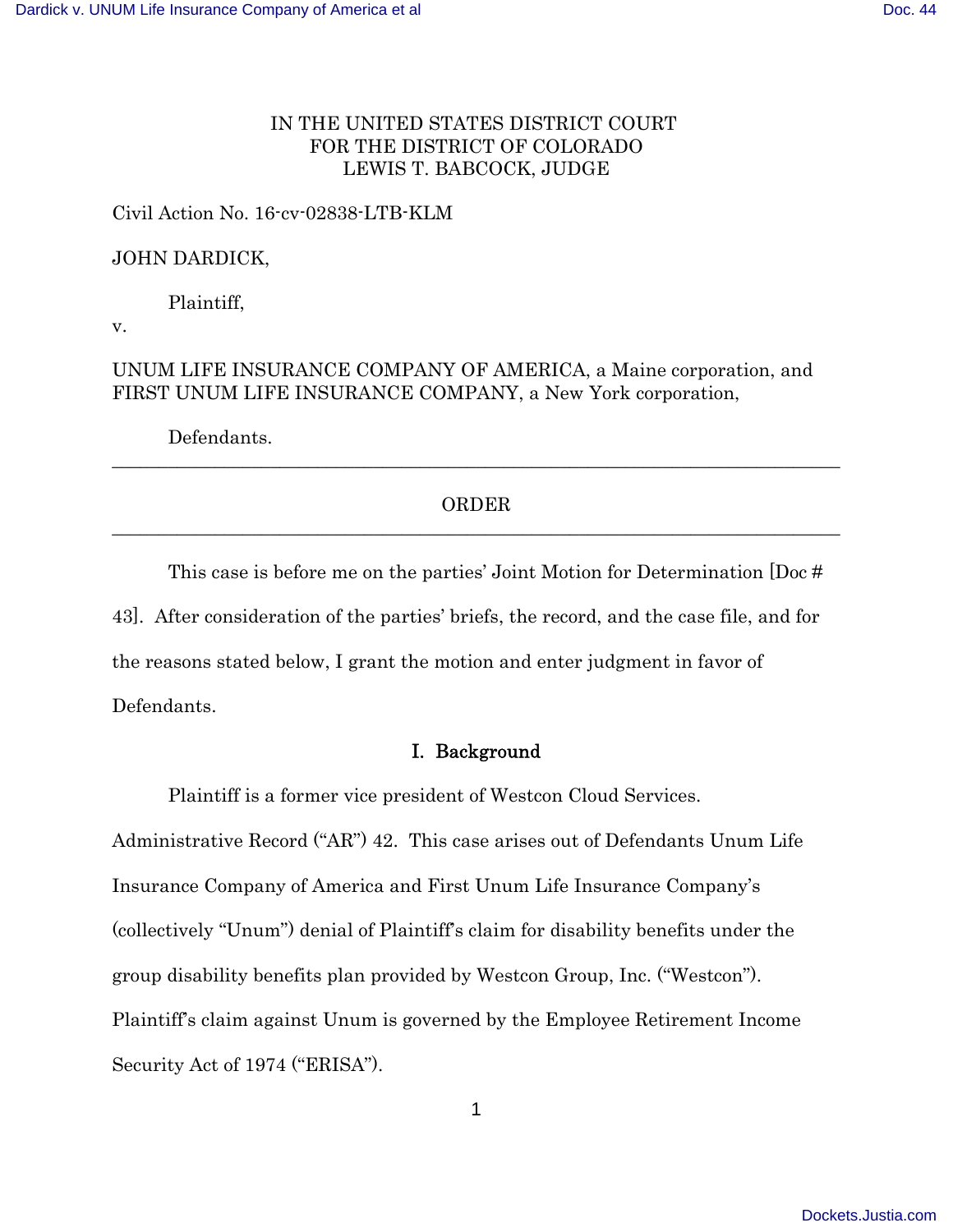#### A. Plaintiff's Medical History

Plaintiff, now in his early 60's, has a long history of cardiovascular health issues dating back to when he suffered a heart attack while in his 30's. AR 72. Following his heart attack, Plaintiff underwent a coronary bypass grafting procedure and did relatively well following this procedure. Id.

In July of 2015, Plaintiff was seen by Nelson P. Trujillo, M.D., who first began treating Plaintiff in 2000, for complaints of chest pain, shortness of breath, and fatigue. AR 72 & 843. Dr. Trujillo reported that Plaintiff denied that he was experiencing depression or anxiety. AR 73. After a physical examination, Dr. Trujillo noted that Plaintiff had "[p]remature severe coronary artery disease with progressive symptoms concerning for recurrence/progression of his underlying atherosclerosis;" an abnormal nuclear stress test; and symptoms that were "clearly concerning." AR 74. Dr. Trujillo instructed Plaintiff to exercise daily by taking a 20 minute walk. Id.

Dr. Trujillo summarized a coronary angiogram performed on Plaintiff on July 17, 2015 as showing that Plaintiff was "incompletely revascularized with severe right distal coronary artery atherosclerosis, single mammary artery by-pass[,] and distal LAD artherosclerosis." AR 842. Dr. Trujillo further summarized that Plaintiff's "ejection fraction was reduced at 45%" as of July of 2015. Id.

On July 28, 2015, Plaintiff participated in a treadmill exercise stress test. AR 75-6. The recorded results reflect "[n]o exercise induced ECG changes;" a score consistent with "low cardiovascular risk (< 1% annual mortality);" and an abnormal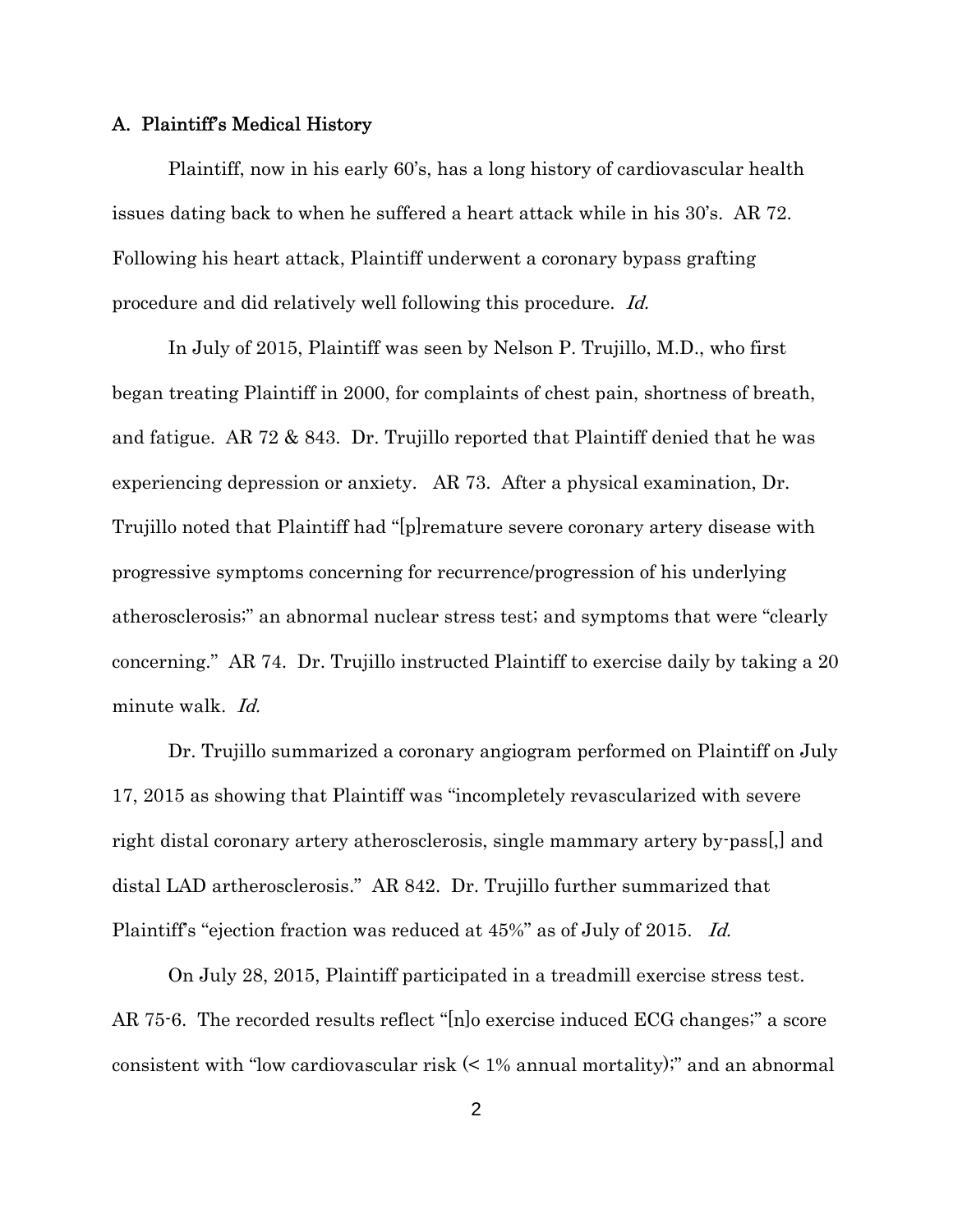study with exercise induced angina pectoris but normal heart rate and blood pressure response. AR 75.

On August 31, 2015, Plaintiff underwent a percutaneous coronary intervention ("PCI"), or coronary angioplasty, procedure that was deemed successful. AR 497. During this procedure, Dr. Trujillo placed a stent in Plaintiff's right circumflex artery "although the right coronary artery remained too narrow to stent." AR 497 & 526.

Plaintiff was seen by Dr. Trujillo on September 18, 2015 for follow-up on the August 31, 2015 PCI. AR 142-44. Dr. Trujillo noted that Plaintiff continued to have angina with exertion and some rest angina with stress/anxiety and that he was "as completely revascularized as he can be after recent PCI." AR 142 & 144. Dr. Trujillo again reported that Plaintiff denied that he was suffering from anxiety or depression AR 143.

In addition to his cardiovascular health issues, Plaintiff had surgery on October 30, 2015 for "repair of left distal biceps insertion." AR 211. The surgeon noted in his operative report that Plaintiff suffered from longstanding left elbow pain and had felt something snap in his elbow when he was pushing a wheelbarrow. Id. The surgeon further noted that Plaintiff had persistent pain and "altered" neurological symptoms" in his arm. Id.

Plaintiff again saw Dr. Trujillo for follow-up on December 23, 2015. AR 261- 3. Dr. Trujillo reported that an echocardiogram taken a few days earlier showed an ejection fraction of 50-55% and that Plaintiff continued to have exercise angina "in a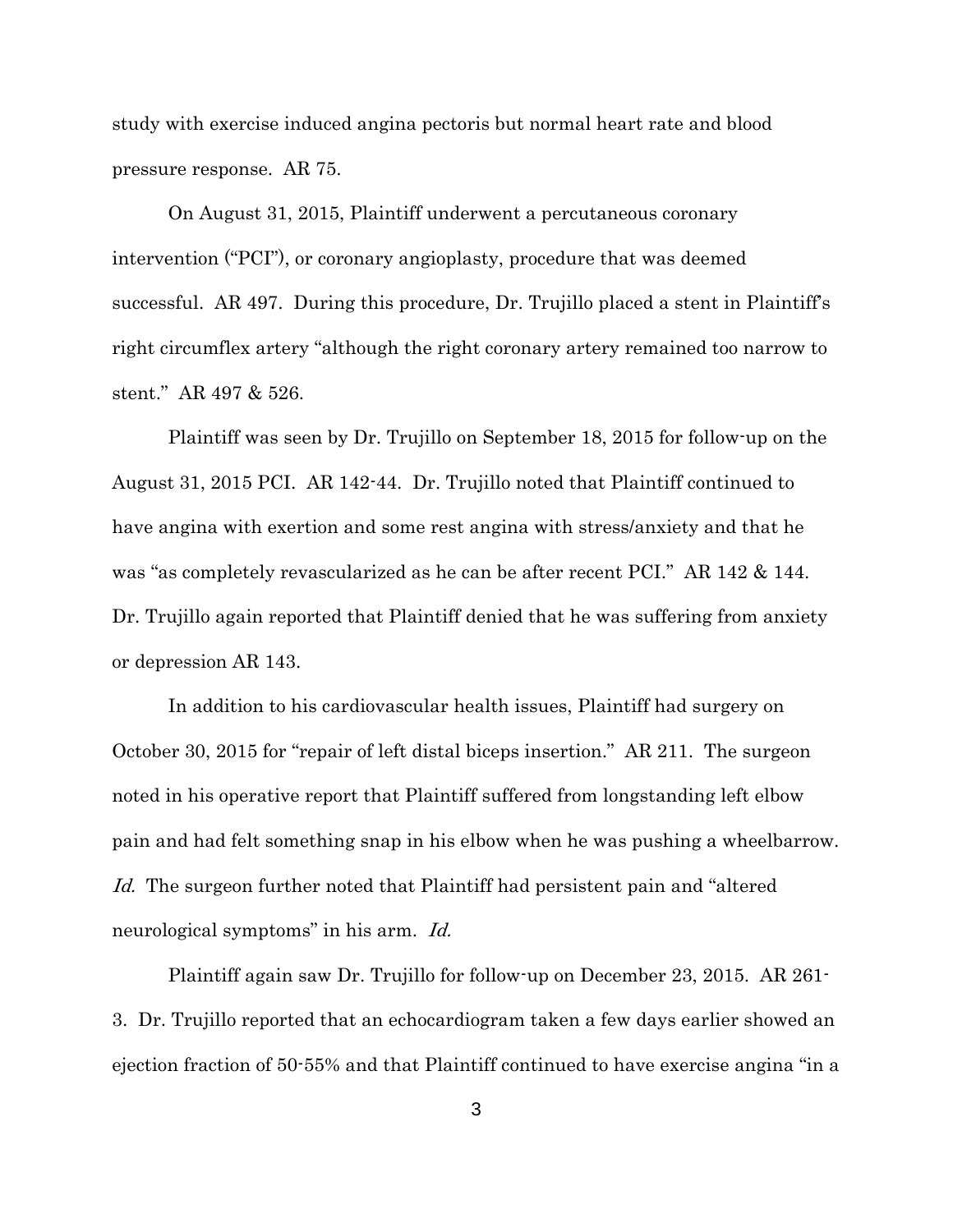stable fashion." AR 261. Dr. Trujillo assessed Plaintiff with "coronary artery disease involving native coronary artery of native heart with other form of angina pectoris;" angina pectoris; fatigue; and improving cardiomyopathy. AR 263. Dr. Trujillo noted that Plaintiff's ejection fraction had improved "at least 5-10% with initiation of beta blocker and up titration of drug" and recommended "continued aggressive medical therapy." Id. Dr. Trujillo again reported that Plaintiff denied that he was suffering from anxiety or depression AR 262.

### B. Plaintiff's Disability Plan

Plaintiff asserted his claim for disability benefits under Unum Policy No.

465018001 (the "Plan"). AR 312. Under the Plan, Unum is obligated to pay

Plaintiff 60% of his monthly earnings in the event he becomes disabled. AR 317.

The Plan defines disability as follows:

you are limited from performing the material and substantial duties of your regular occupation due to your sickness or injury; and

you have a 20% or more loss in your indexed monthly earnings due to the same sickness of injury.

After 24 on these of payments, you are disabled when Unum determines that due to the same sickness or injury, you are unable to perform the duties of any **gainful occupation** for which you are reasonably fitted by education, training or experience.

AR 334. The Plan defines the relevant terms set forth in bold above as follows:

MATERIAL AND SUBSTANTIAL DUTIES means duties that ... are normally required for the performance of your regular occupation; and cannot be reasonably modified or omitted.

**REGULAR OCCUPATION** means the occupation you are regularly performing when your disability begins. [Unum] will look at your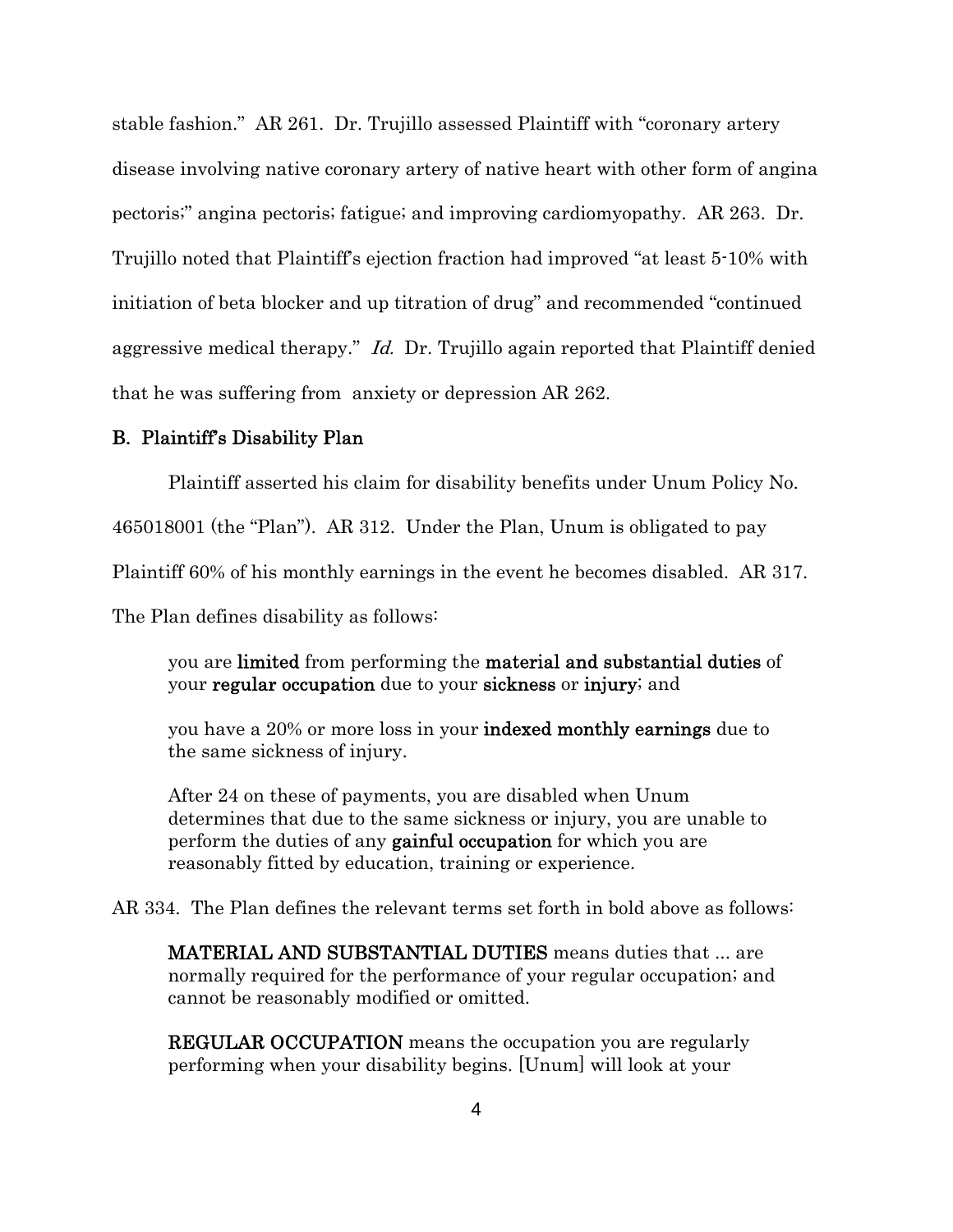occupation as it is normally performed in the national economy, instead of how the work tasks are performed for a specific employer or at a specific location.

SICKNESS means an illness of disease. Disability must begin while you are covered under the [P]lan.

### AR 347-49. Plan benefits "are administered by the insurer and provided in

accordance with the insurance policy issued to the Plan." AR 350. The Plan

expressly delegates discretionary authority to make benefit determinations to

Unum. AR 355. Benefit determinations "include determining eligibility for benefits

and the amount of any benefits, resolving factual disputes, and interpreting and

enforcing the provisions of the Plan." Id.

#### C. Plaintiff's Employment with Westcon

As vice president of Westcon, Plaintiff's responsibilities included

Develop and manage weekly, monthly, quarterly plans for achieving key performance goals. Refine and adapt business plans in real time as business landscape evolves;

Build visibility and go to market plans with vendors and customers to create a competitive advantage and financial growth plan for Westcon and its partners;

Negotiate and execute regional and global vendor contracts and approval processes. Support regional and country Business Development Directors and Managers to increase revenues and profitability;

Manage domestic and international personnel; and

International and domestic travel, up to 25%; travel will increase with global portfolio and BlueSky platform rollout.

AR 857. The desired/required skills, knowledge, and experience for a vice president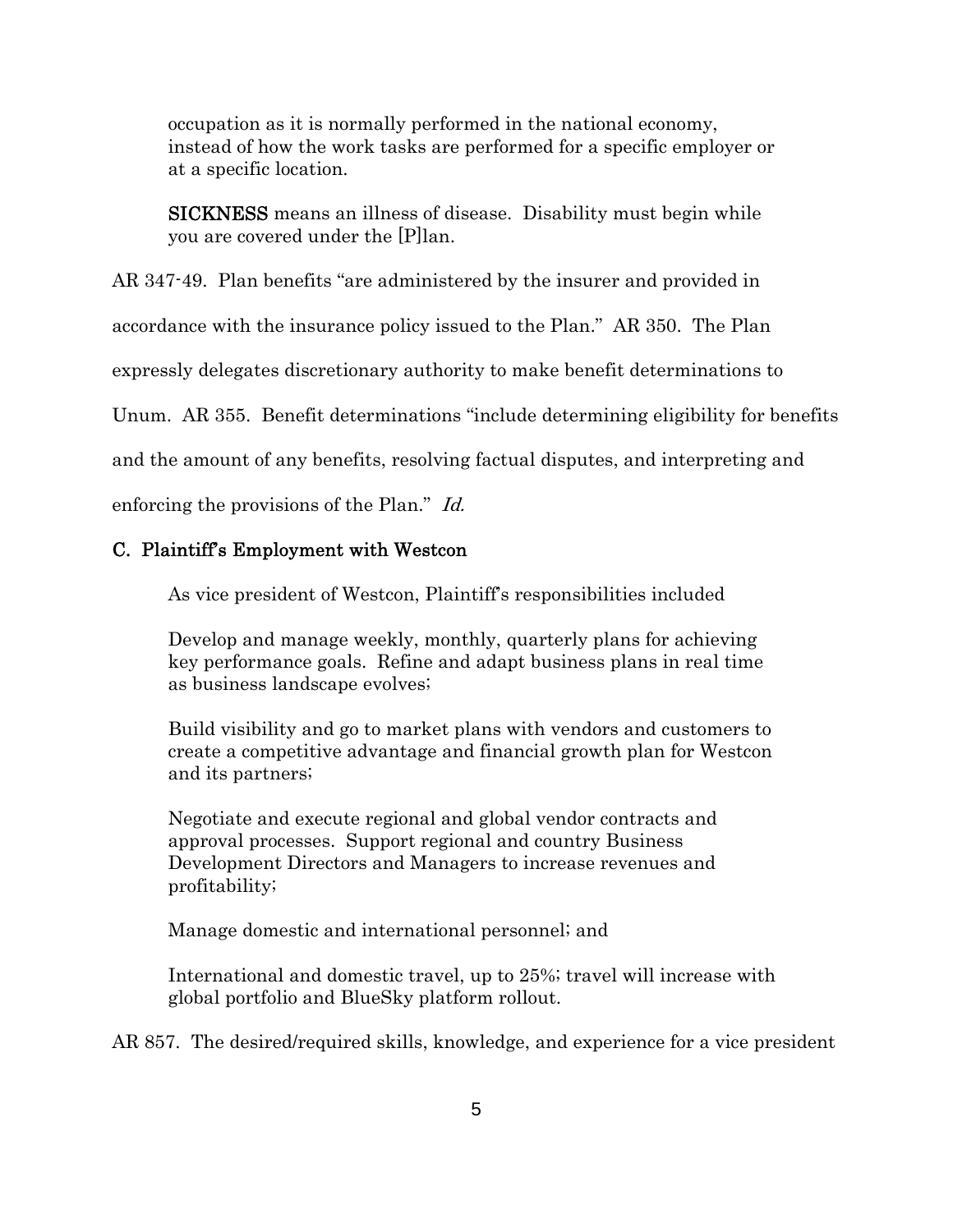at Westcon included 20 plus years of technology industry channel experience; 10 plus years of global senior management executive experience; 5 plus years of cloud experience; and 15 plus years in product development and vendor management. AR 858.

Westcon completed an occupation description form requested by Unum and indicated that Plaintiff worked 40+ hours a week; traveled 0-20% each week; and supervised 2 employees. AR 174.

Dr. Trujillo recommended that Plaintiff stop working as of August 21, 2015. AR 109. Plaintiff's employment with Westcon ended September 1, 2015. AR 159.

#### D. Plaintiff's Disability Claim

Unum acknowledged receipt of Plaintiff's short term disability claim on August 6, 2015 and requested additional information from Plaintiff. AR 27. Dr. Trujillo completed the physician portion of Plaintiff's short term disability claim form and diagnosed Plaintiff with coronary artery disease and ischemic systolic heart failure. AR 34. Under restrictions and limitations, Dr. Trujillo listed that Plaintiff needed to avoid any activity that causes stress and be sedentary. AR 33. In support of these restrictions and limitations, Dr. Trujillo cited "cardiac catherization with moderate reduction in cardiac function, [ejection fraction] of 45%, [and] incomplete revascularization with severe small vessel CAD & [] OM." AR 33.

Dr. Trujillo also completed a Certification of Health Care Provider form on which he indicated that Plaintiff suffered from  $(1)$  "severe premature coronary artery disease;" (2) "reduced cardiac function;" and (3) "symptomatic angina at low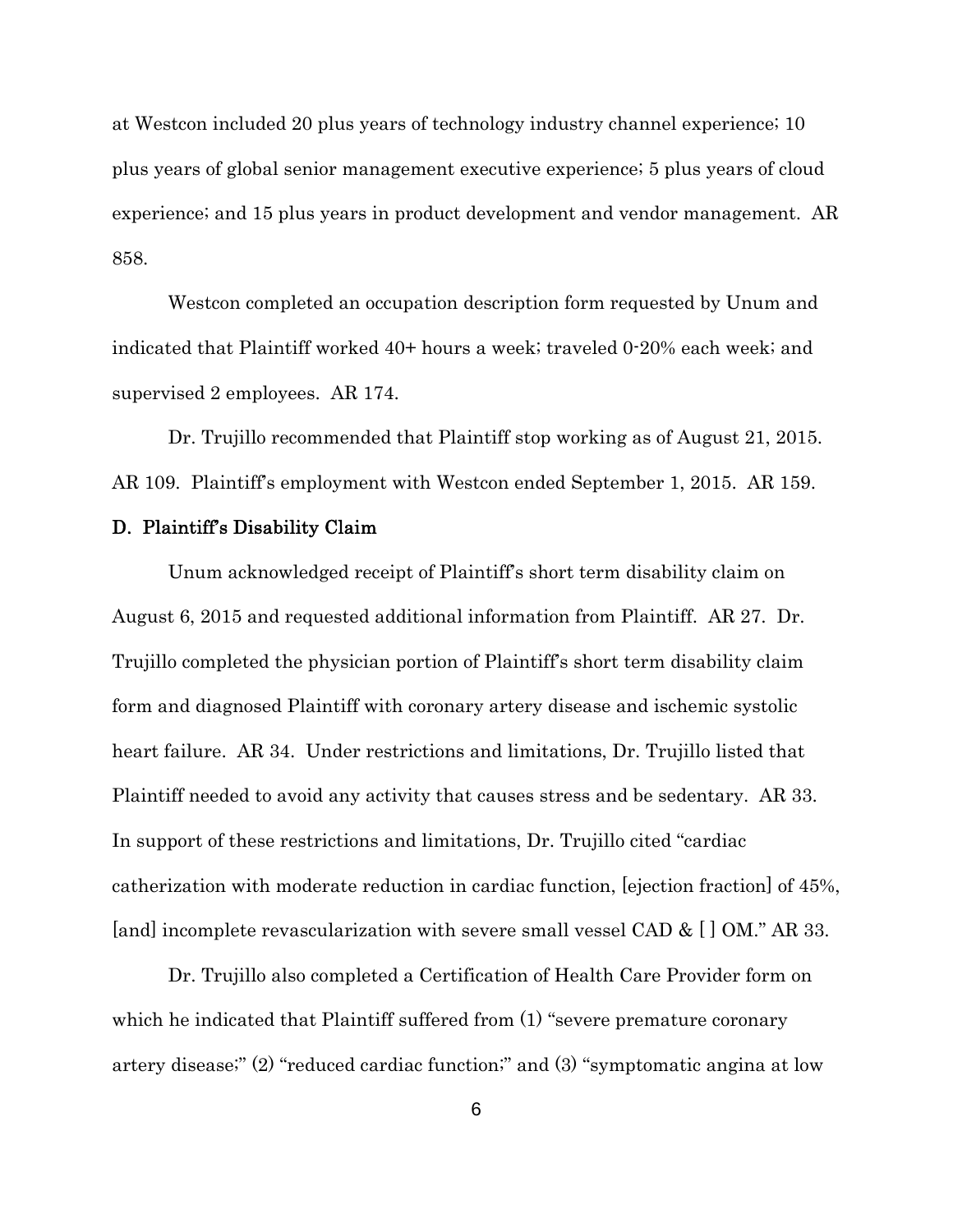workload with a treadmill." AR 34. Dr. Trujillo also indicated that it would be necessary for Plaintiff to work intermittently or at less than a full schedule. AR 35. In response to a question about whether Plaintiff's condition was chronic, Dr. Trujillo responded that it was a "chronic condition with indefinite incapacitation." Id.

By letter dated August 13, 2015, Unum requested additional information from Dr. Trujillo. AR 59. In response to this request, Dr. Trujillo indicated that Plaintiff was restricted from working from August 21, 2015 until an unknown date and that he would re-evaluate Plaintiff's status on September 15, 2015. AR 69.

On a form completed September 22, 2015, Dr. Trujillo advised Unum that Plaintiff was "completely off work at this time." AR 141. On an updated version of this form completed January 6, 2016, Dr. Trujillo advised Unum that "[Plaintiff] should remain off the job as we are still stabilizing his condition." AR 267.

Unum initially approved Plaintiff's benefits claim through September 20, 2015 but ultimately extended Plaintiff's benefits through December 23, 2015. AR 94, 226, 238 & 246. By letter dated January 12, 2016, Unum notified Plaintiff that it would not be extending Plaintiff's benefits beyond December 23, 2015. AR 279- 80. By way of explanation, Unum noted that it initially approved three weeks of benefits based on Plaintiff's stent placement and later approved an additional six weeks of benefits based on Plaintiff's arm surgery. AR 279. Unum then cited Plaintiff's December 23, 2015 appointment with Dr. Trujillo and stated that "[t]he medical records provided fail to illustrate specific medical findings to support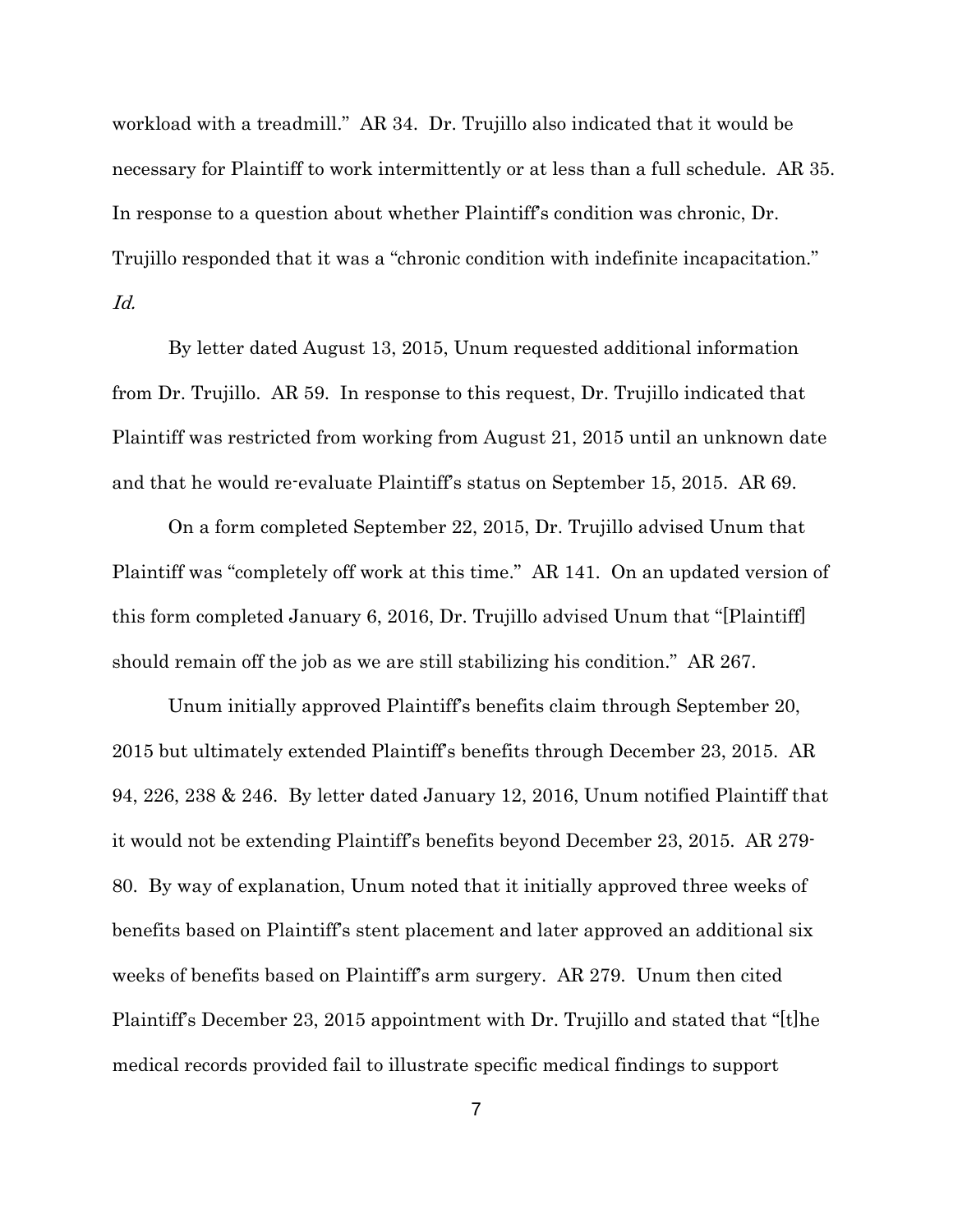ongoing restrictions that would prevent you from performing the material and substantial duties of your regular sedentary occupation on a full time basis." AR 279-80.

In April of 2016, Plaintiff appealed Unum's decision not to extend his benefits beyond December 23, 2015. In support of his appeal, Plaintiff provided details about his health to a Unum representative (AR 359), and Bradley Fanestil, M.D., Plaintiff's primary care physician, provided records from Plaintiff's office visits on April 14 and April 27, 2016 (AR 387-89, 382-83). There is no evidence that Plaintiff sought any medical treatment from December 23, 2015 until he was seen by Dr. Fanestil in April of 2016.

In the notes from Plaintiff's office visit on April 14, 2016, Dr. Fanestil opined that Plaintiff's cardiovascular disease was disabling and that it was not healthy for Plaintiff to keep working in light of his ongoing problems and "recurrent multiple interventions" in the preceding year. AR 389. Dr. Fanestil noted that Plaintiff was playing racquetball for 2.5 hours twice a week and working out two other times each week. AR 387. Dr. Fanestil also assessed Plaintiff with fatigue that was likely the result of depression and prescribed bupropion. Id. Dr. Fanestil told Plaintiff to discontinue taking the bupropion at his April 27, 2016 visit based on concerns that he was having a negative reaction the drug. AR 381-82. At that time, Plaintiff's EKG was normal. AR 382.

Susan Grover, a certified rehabilitation registered nurse with a bachelor of science degree in nursing, reviewed Plaintiff's file on behalf of Unum. AR 395-400.

8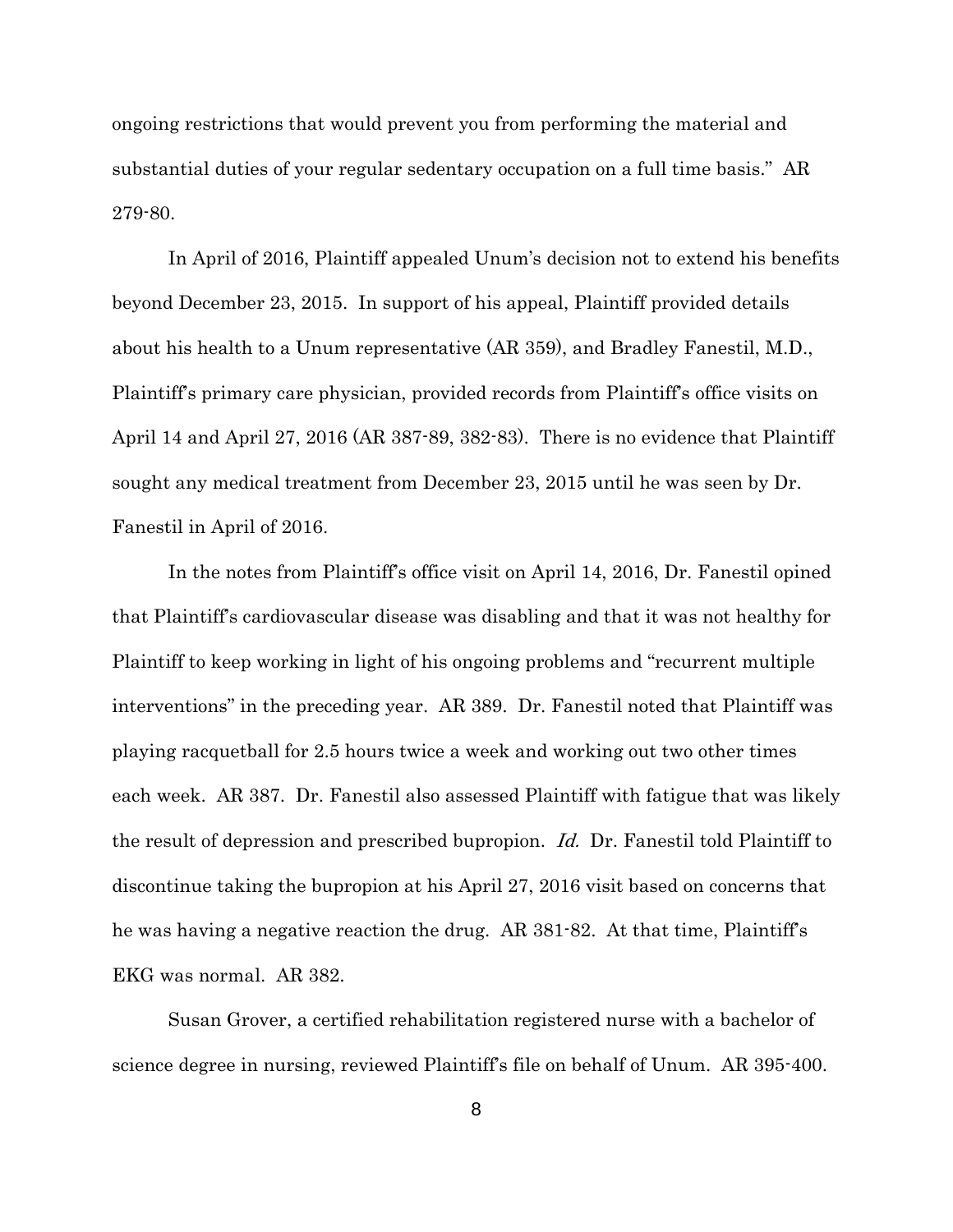Ms. Gorver concluded (1) that Plaintiff's cardiac condition left him "capable of mainly seated work activity as of 12/23/15, as long as [Plaintiff] does no lifting [greater than] 10 pounds occasionally and only occasional standing/walking;" (2) that "there is no evidence of any significant symptoms related to stress and no support that the insured would not be able to deal with normal workplace stress or normal life stressors;" and (3) that Plaintiff's recovery from the surgical procedure on his left arm would usually not exceed 6 weeks and there was no medical data in the file supporting lifting restrictions beyond January 1, 2016 or further office visits to the surgeon. AR 399-400. Ms. Grover also noted that Plaintiff would have needed 2-3 days to return to normal functional capacity after he stopped taking bupropion due to side effects and that "[t]here is no further documentation of any side effects related to any of his medications." AR 400.

Richard Byard, a vocational consultant, also reviewed Plaintiff's file on behalf of Unum. AR 402-05. Mr. Byard revised the classification of Plaintiff's occupation from systems project manager to cloud solution manager based on further review of the available occupational information. AR 403. Mr. Byard determined that Plaintiff's occupation required a "sedentary" level of physical exertion with "frequent sitting, occasional standing, occasional walking, and the occasional lifting/exertion of force of up to 10 pounds," as well as "frequent keyboarding [and] occasional reaching, handling, and fingering." AR 403-4. Mr. Byard further determined that Plaintiff's nationwide business travel was a job specific requirement that was "not necessarily representative of the manner in which the

9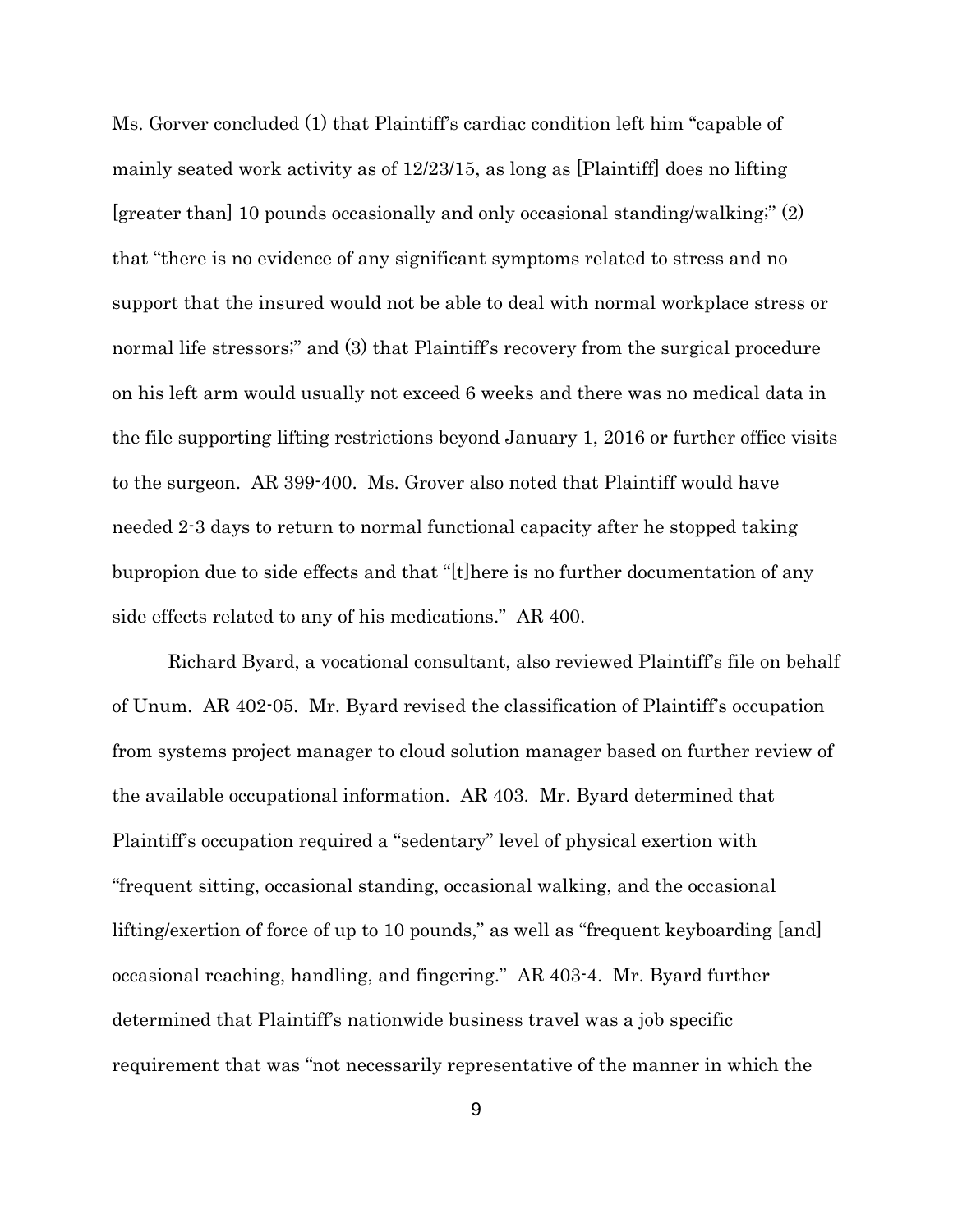overall occupation is performed throughout the national economy" though it would be reasonable to expect an occasional level of local business related travel in Plaintiff's occupation and that Plaintiff would typically be required to work in excess of 40 hours a week. AR 404. Mr. Byard ultimately concluded that the physical demands of Plaintiff's occupation did not exceed his work capacity. Id.

By letter dated May 20, 2016, Unum advised Plaintiff that it had determined that its initial decision not to extend disability benefits beyond December 23, 2015 was correct. AR 410-17. By letter dated July 1, 2016, Unum further advised Plaintiff that any additional information he wished to have considered had to be submitted by August 20, 2016 and that any such information would be reviewed o determine if an additional appeal would be permitted. AR 445. Plaintiff's counsel requested an additional 60 days to provide additional information but this request was denied. AR 477 & 479. Unum also advised Plaintiff's counsel that the governing disability policy did not provide for a second appeal. AR 462 & 479.

 Plaintiff's counsel submitted additional information to Unum on August 18, 2016 including medical records from Dr. Trujillo and Dr. Fanestil. AR 486-513. Plaintiff also provided letters from both Dr. Trujillo and Dr. Fanestil. In his letter, Dr. Trujillo opined that Plaintiff "remains at significant risk for future cardiac events;" will "likely ... succumb to coronary artery disease;" and "is unable to continue in his previous career." AR 842-43. With respect to Unum's decision on Plaintiff's benefits claim, Dr. Trujillo commented that it did not account for the emotional/occupational stress of Plaintiff's job which could precipitate coronary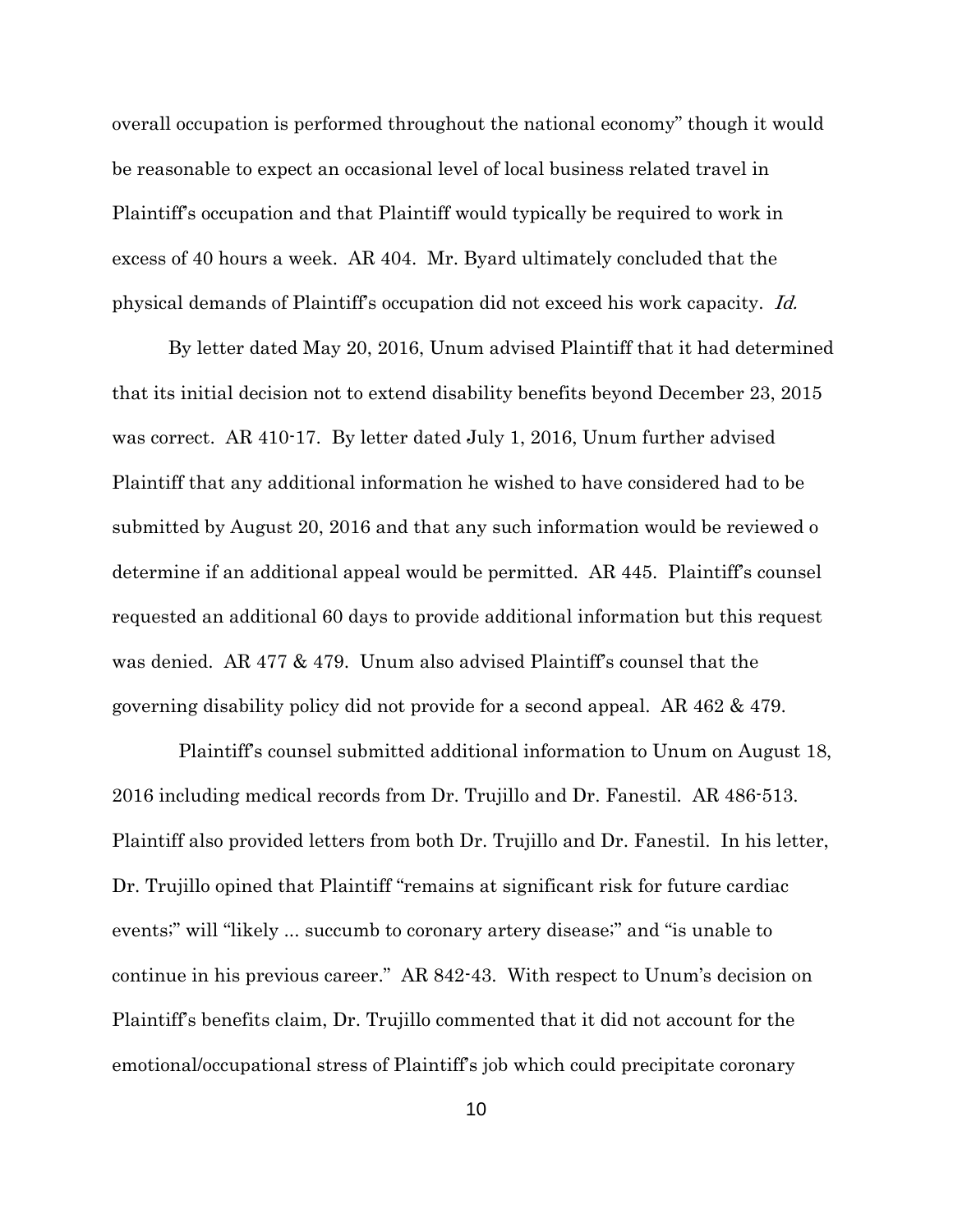artery disease; that Plaintiff could experience angina with minimal exertion or emotional stress; and that Plaintiff has significant intolerance to medical therapy and needs more aggressive treatment for his depression/PTSD. AR 843. Dr. Trujillo also recommended that Plaintiff be seen by Jeff Boone who Dr. Trujillo described as "excellent at defining how emotional/job stress can affect cardiovascular status." *Id.* In Dr. Trujillo's opinion, "this component of [Plaintiff's] disability is the most difficult to quantify" but was determinative of his disability claims. Id. Plaintiff asserts that he did not have time to obtain a report from Dr. Boone within the time allotted for his submission of additional materials to Unum. AR 498 n. 63.

In his letter, Dr. Fanestil reported that, in addition to Plaintiff's coronary artery disease, Plaintiff had been suffering for 2 years from symptoms of anxiety and depression and from sympathetic and autonomic nervous system issues that had not been resolved through typical treatment as of August 10, 2016. AR 881. Dr. Fanestil also stated his opinion that as of August 21, 2015, Plaintiff was no longer capable of working as vice president of Westcon and that it was very unlikely that Plaintiff would ever regain the ability to be employed in such a position. *Id.* 

Unum again had Mr. Byard review the requirements of Plaintiff's job with Westcon. AR 890-93. Based on his review of additional information, Mr. Byard found that Plaintiff's job demands were most consistent with those of the occupational titles of a vice president - product development and vice president marketing, combined. AR 891. After listing the material and substantial duties of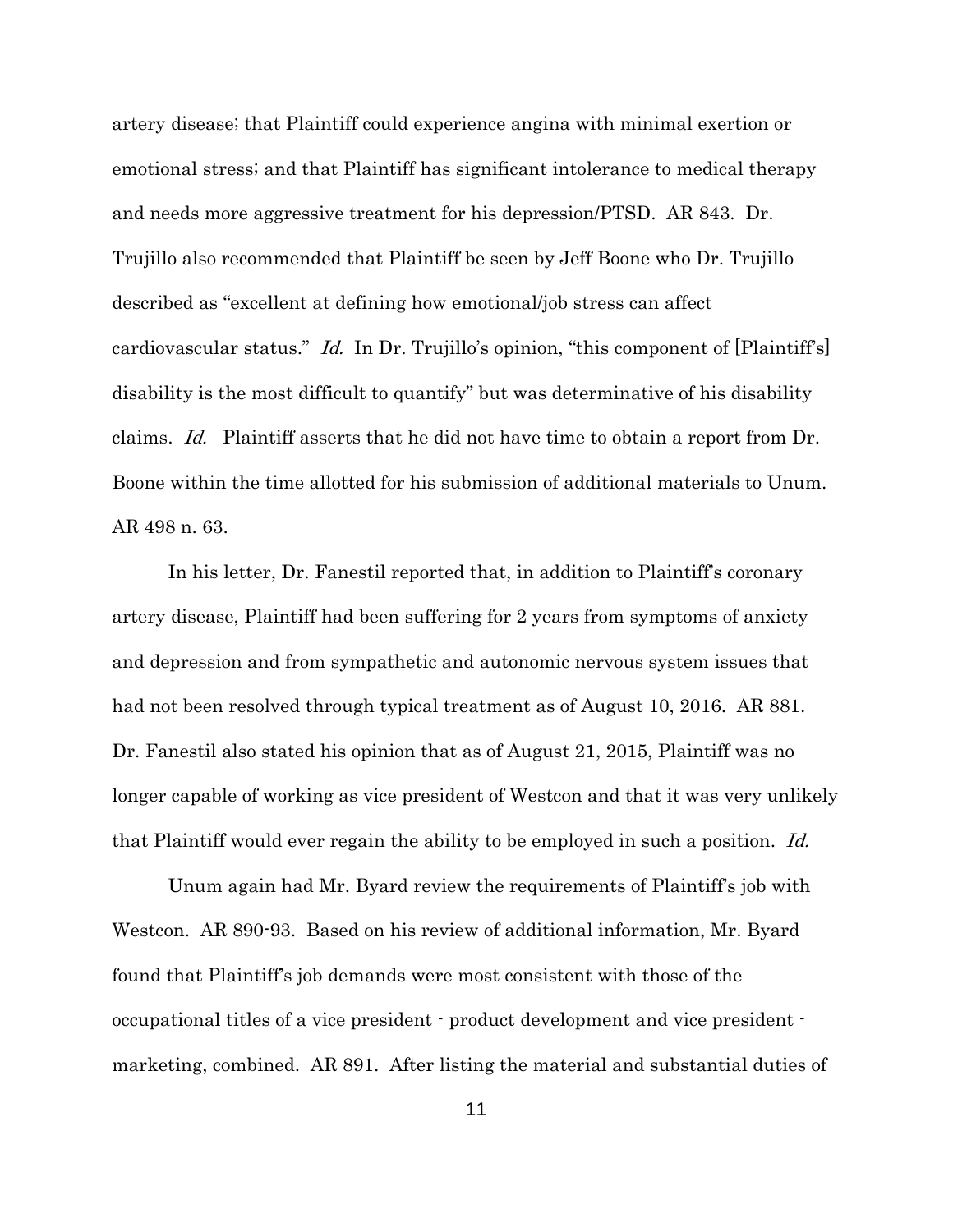these occupations, Mr. Byard concluded that the physical demands of Plaintiff's occupation were the same as those he previously identified. AR 891-2; 403-4.

Unum also had Ms. Grover review Plaintiff's file again. AR 894-99. Ms. Grover concluded that "it is unclear if [Plaintiff] would be capable of sustained 'sedentary' activities, as defined by [Byard's second] vocational review ..." AR 898. Ms. Grover referred the case for physician review. AR 898.

Plaintiff's file was then sent to Christopher Bartlett, M.D., a board-certified doctor in family medicine, for review. AR 908. Dr. Bartlett was specifically asked two questions. First, Dr. Bartlett was asked "[d]oes the available file documentation validate/support restrictions ... on function or limitations ... on function beyond 12/23/15...?" AR 906. Dr. Bartlett responded no to this question and explained that "[f]rom a whole person standpoint, the available information does not support that [Plaintiff] lacks the functional capacity for predictable and sustained full-time sedentary activities as defined by [Byard's second] vocational review." Id. Dr. Bartlett based this response on Plaintiff's reported physical activities, his normal physical and mental status examinations, the absence of any behavioral health treatment, his normal EKG showing normal ejection fraction, and his ability to generate 11 METS on a Graded Exercise Test indicating medium work level capacity. Id.

Second, Dr. Bartlett was asked "is there any evidence or medical signs of side effects resulting from the use of prescription medications ...?" Id. Dr. Bartlett responded that there was no evidence that Plaintiff had any side effects rising to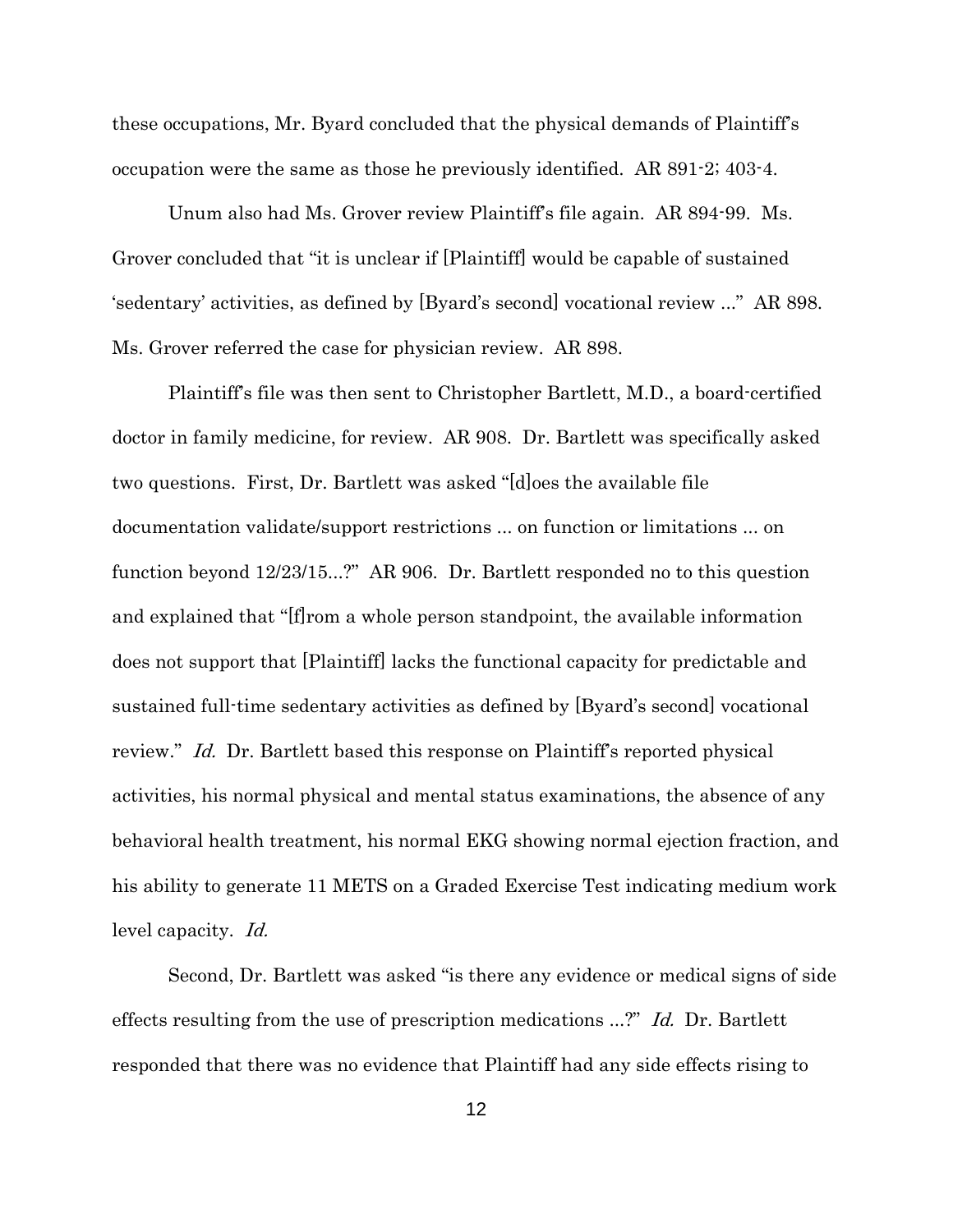the level of impairment and that Plaintiff was able to perform activities well beyond sedentary levels while on his prescription medications. AR 906-7.

By letter dated September 30, 2016, Unum notified Plaintiff's attorney that it had completed an additional appellate review of Plaintiff's claim for disability benefits and that the additional information submitted did not change its prior denial of additional benefits. AR 911-14.

### II. Standard of Review

Where, as here, an ERISA benefits plan grants an administrator discretionary authority to determine eligibility for benefits, a deferential standard of review is applied, asking only whether the benefits decision was arbitrary and capricious. LaAsmar v. Phelps Dodge Corp. Life, Accidental Death & Dismemberment & Dependent Life Ins. Plan, 605 F.3d 789, 796 (10th Cir. 2010). Under the arbitrary and capricious standard, "review is limited to determining whether the interpretation of the plan was reasonable and made in good faith." Id. (citation omitted). A benefits decision need not be the only logical one nor even the best one to be upheld under this standard so long as it falls somewhere on a continuum of reasonableness - even if on the low end. *Kimber v. Thiokol*, 196 F.3d 1092, 1098 (10th Cir. 1999). A benefits decision may be arbitrary and capricious based on a lack of substantial evidence, *i.e.* such evidence that a reasonable mind might accept as adequate to support the decision. *Rekstad v. U.S. Bancorp*, 451 F.3d 1114, 1119-20 (10th Cir. 2006).

An inherent conflict of interest arises when the entity that determines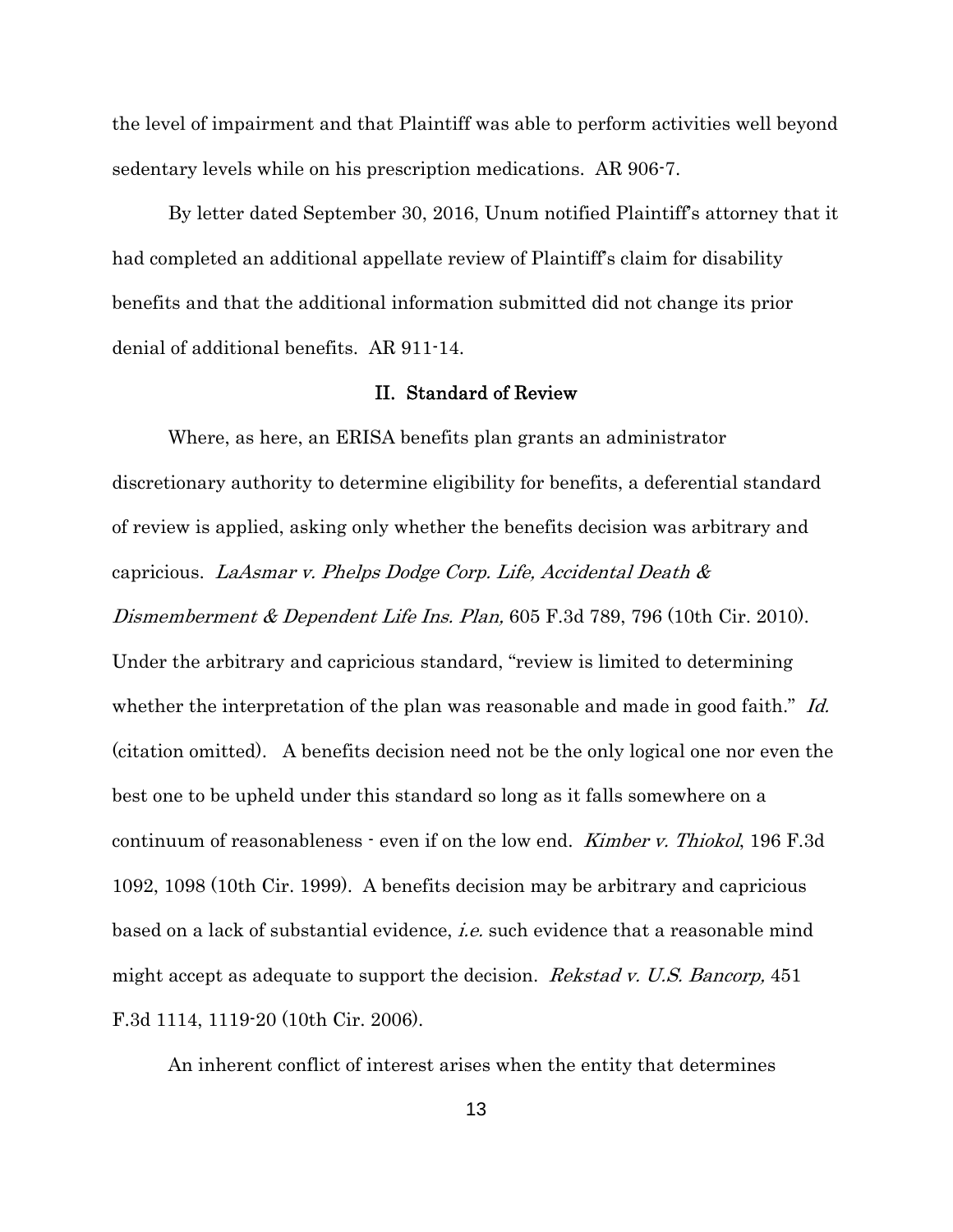eligibility for benefits is the same entity that pays the benefits. *Metropolitan Life* Ins. Co. V. Glenn, 554 U.S. 105, 111-115 (2008). When such a conflict of interest exists as it does here, the benefits decision is still subject to the arbitrary and capricious standard of review but the conflict is weighed as a factor in determining whether there is an abuse of discretion. *Id.* at 115-116.

#### III. Analysis

### A. Unum's Analysis of Plaintiff's Medical Condition

Plaintiff first argues that Unum's initial denial of benefits was premised on a mis-characterization of his medical condition. Specifically, Plaintiff asserts that Unum initially evaluated his claim for disability benefits as though it was premised solely on his August 31, 2015 PCI and his October 30, 2015 arm surgery rather than on his severe chronic coronary artery disease. I disagree.

While Unum's initial denial letter dated August 13, 2016 does specifically refer to Plaintiff's PCI and arm surgery, it also notes that Dr. Trujillo advised Plaintiff to stop working in August of 2015 due to coronary artery disease. AR 279. In addition, it is abundantly clear that Unum considered Plaintiff's history of coronary artery disease from the notes relating to both his first and second appeals, see AR 399; 895-98 & 906-8, as well as the correspondence from Unum denying these appeals, see AR 412-15 & 911-13. Under these circumstances, Unum's characterization of Plaintiff's medical condition throughout the claims process was not arbitrary and capricious.

Plaintiff next argues that Unum limited its review of Plaintiff's medical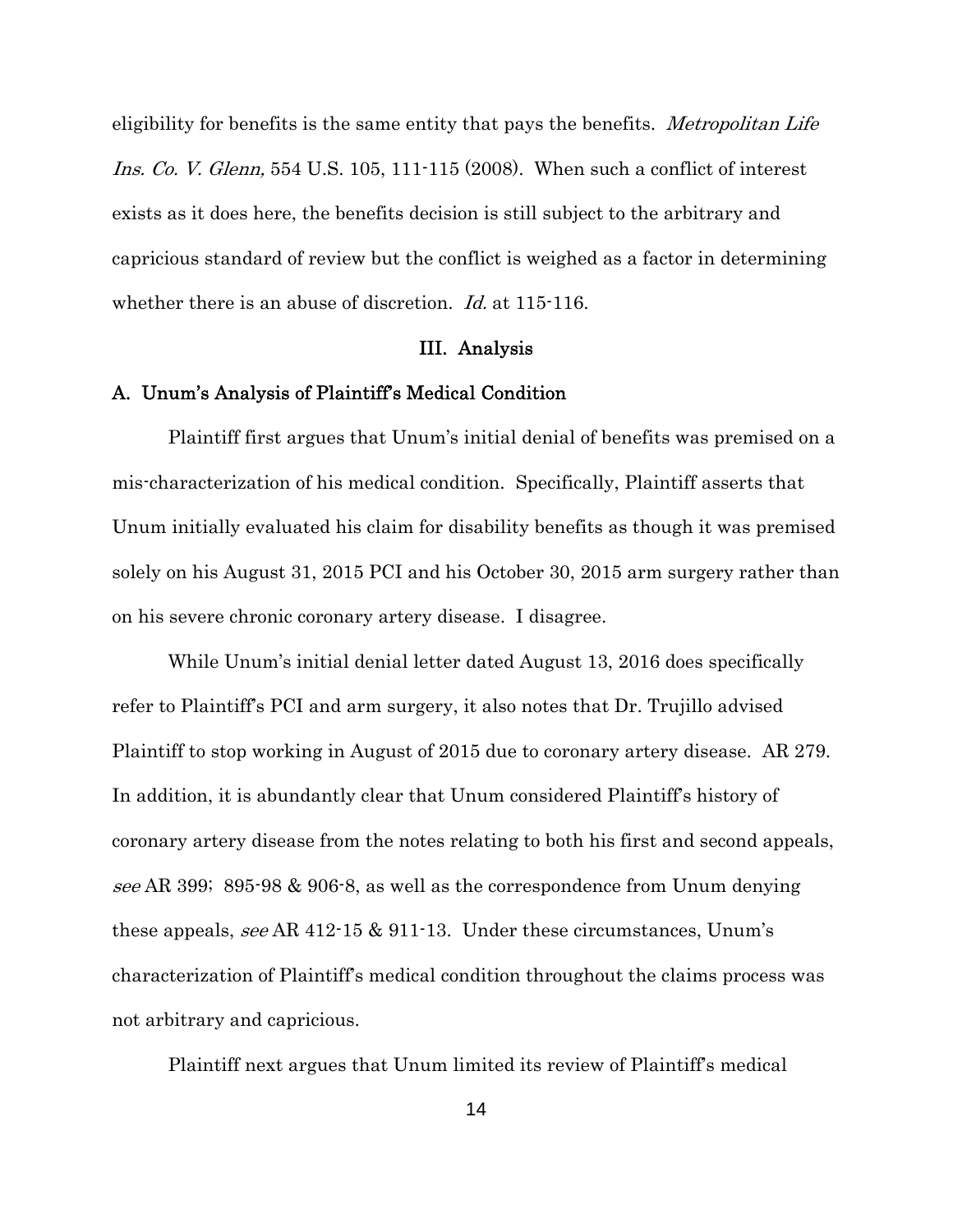records so that it could be willfully ignorant of the full extent of his condition. However, it is undisputed that Plaintiff's attorney provided Unum with medical records dating back 10 years in connection with Plaintiff's second appeal, and Unum's overall review was therefore not as limited as Plaintiff suggests. There is also no evidence to suggest that Plaintiff or his treating physicians were precluded from providing additional records to Unum at any other time while Plaintiff's claim for long term disability benefits was under consideration.

Plaintiff also argues that Unum ignored the stress inherent in his demanding occupation and his doctors' opinions about his ability to cope with such stress. Ms. Grover, however, addressed the stress component of Plaintiff's occupation in her review of Plaintiff's claim on appeal but found "no evidence of any significant symptoms related to stress and no support that the insured would not be able to deal with normal workplace stress or normal life stressors." AR 399-400. Dr. Bartlett also took Plaintiff's ability to handle stress into account but concluded that the lack of any prescribed behavioral health treatment was inconsistent with any behavioral health conditions "including intolerance of stress." AR 906-7.

 The fact that Plaintiff received largely no treatment for his alleged depression and anxiety also undermines Dr. Fanestil's opinions that Plaintiff suffered from these conditions as a result of chronic long term stress and that they would make it very difficult for Plaintiff to continue in his occupation. AR 881. Finally, although Dr. Trujillo faulted Unum for failing to account for the stress of Plaintiff's job which he "imagine[d] is quite high," he acknowledged that the effects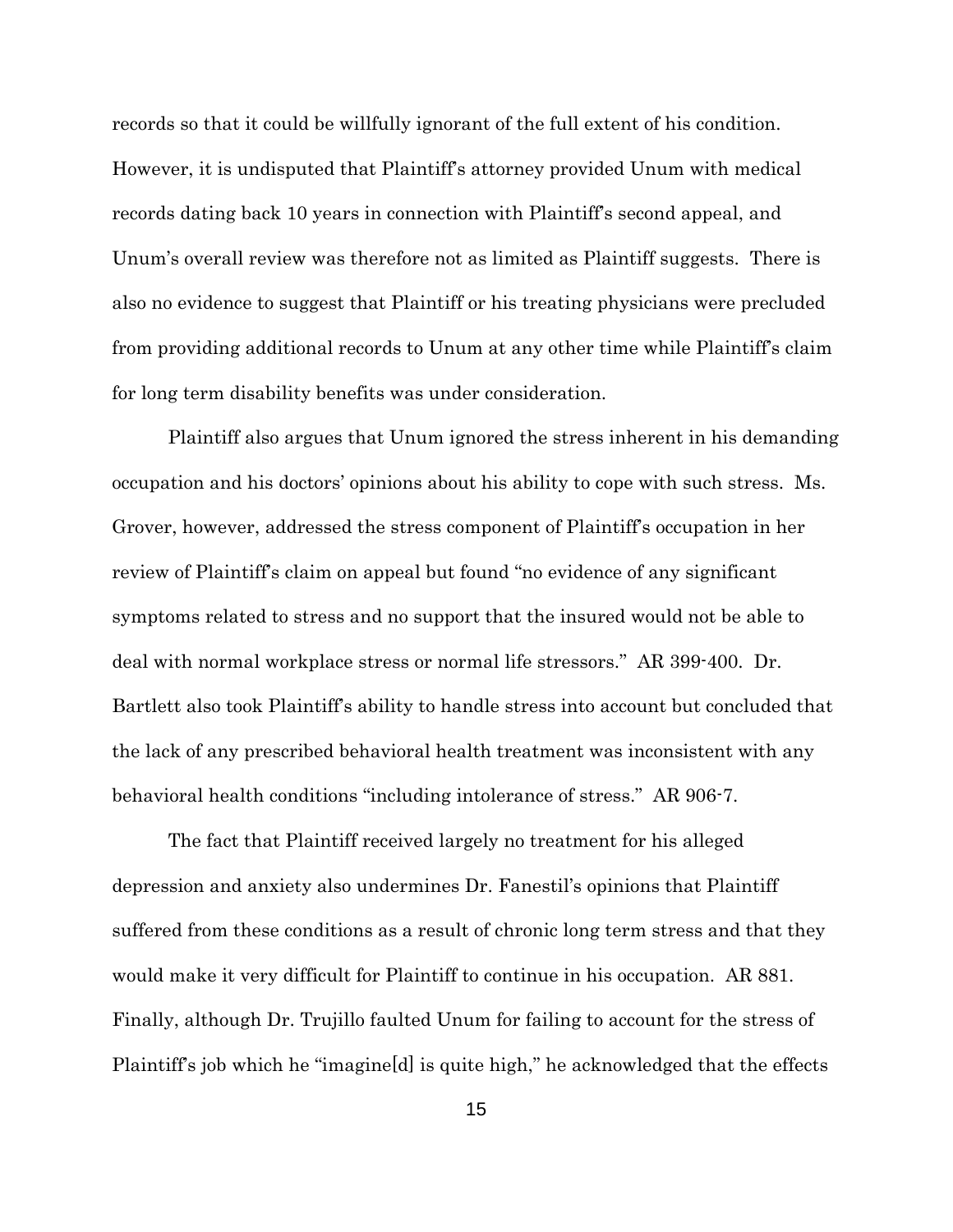of Plaintiff's job related stress on his cardiovascular health was difficult to quantify and, for that reason, referred him elsewhere for analysis of this issue. AR 843. Under these circumstances, I conclude that Unum's consideration of Plaintiff's job related stress did not render its denial of his disability benefits claim arbitrary and capricious.

Plaintiff next faults Unum for citing Plaintiff's level of exercise and normal test results as evidence that supports its denial of his request for long term disability benefits. While not dispositive of whether Plaintiff was disabled within the meaning of the policy, these facts are relevant to Plaintiff's claim, and Unum's reliance on them, along with all other evidence in the file, does not render its adverse benefit determination arbitrary and capricious.

Finally, Plaintiff challenges the appellate review of his benefits claim by Ms. Grover and Dr. Bartlett. First, Plaintiff argues that there is no evidence in the record that either Dr. Bartlett or Ms. Grover has "any relevant training or experience in treating advanced cardiac disease or, for that matter, in treating mental health conditions secondary to that condition." The same can also be said of Dr. Fanestil, who is board certified in internal medicine (AR 881), and of Dr. Trujillo with respect to Plaintiff's mental health conditions yet Plaintiff offers no other medical opinions to support his argument that Unum erred in its benefits decision.

Moreover, to show that Unum erred in failing to have his file reviewed by more specialized medical personnel, Plaintiff cites 29 C.F.R. 2560.503-1(h)(3)(iii)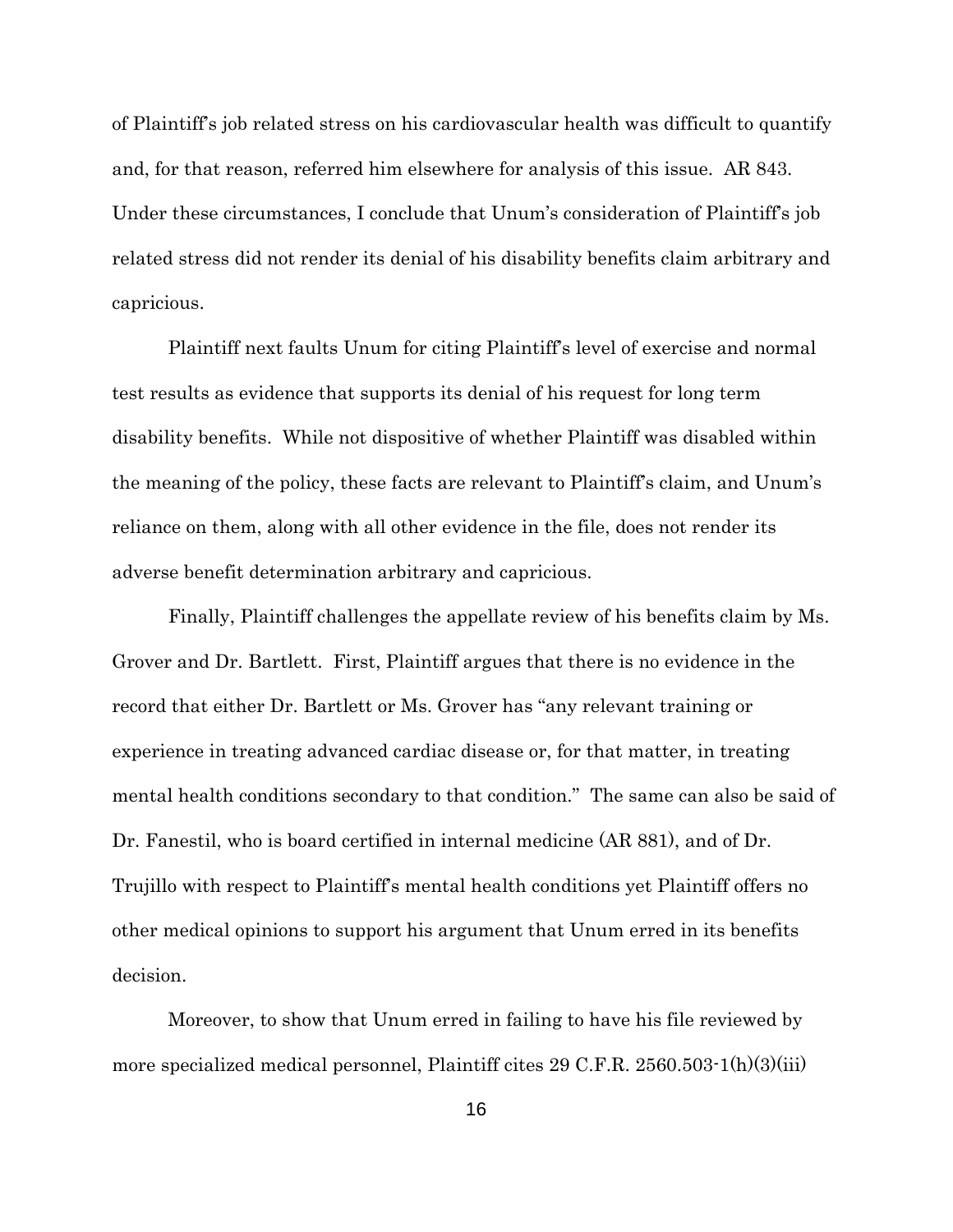which provides that

... in deciding an appeal of any adverse benefit determination **that is based in whole or in part on a medical judgment**... the appropriate named fiduciary shall consult with a health care professional who has appropriate training and experience in the field of medicine involved in the medical judgment. (Emphasis added).

In initially denying Plaintiff's claim for disability benefits beyond December 23, 2105, Unum reviewed the Plaintiff's records and concluded that they "fail[ed] to provide specific medical findings to support ongoing restrictions that would prevent [Plaintiff] from performing the material and substantial duties of [his] regular sedentary occupation on a full time basis." AR 280. Thus, Unum did not a make a medical judgment as to whether Plaintiff suffered from coronary artery disease or the other cardiac conditions identified by Dr. Trujillo but rather determined that Plaintiff's medical records failed to establish that Plaintiff was incapable of performing his job despite these conditions. In this regard, it is notable that Dr. Trujillo never opined that Plaintiff was permanently disabled from performing his job prior to Unum's initial adverse benefit determination. Instead, Dr. Trujillo indicated that he was monitoring Plaintiff's ability to work on an ongoing basis. See AR 33, 36, 69, 110 & 267. Under these circumstances, Unum's reliance on the opinions of Ms. Grover and Dr. Bartlett did not render its denial of Plaintiff's benefits claim arbitrary and capricious.

Plaintiff additionally argues that it was a procedural irregularity to have Ms. Grover twice review Plaintiff's file. Assuming that Plaintiff was entitled to a second appeal, the fact that Unum also had Dr. Bartlett review Plaintiff's file in connection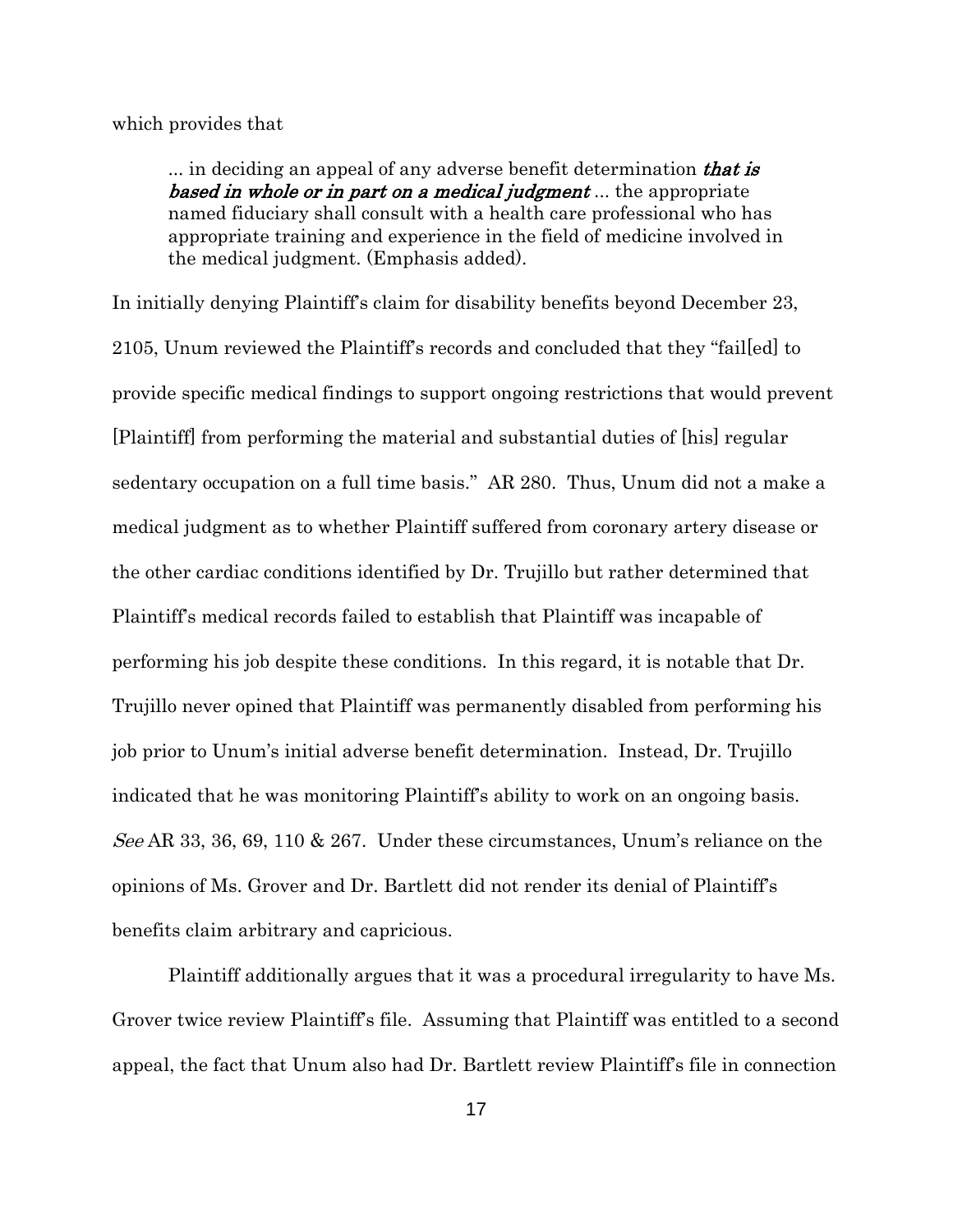with this appeal cures any irregularity resulting from Ms. Grover's second review since there is no dispute that Dr. Bartlett's opinions supported Unum's denial of Plaintiff's claim for disability benefits.

In sum then, there is no basis to conclude that Unum's analysis of Plaintiff's medical condition rendered its adverse decision on Plaintiff's benefits claim arbitrary and capricious.

### B. Unum's Analysis of Plaintiff's Occupation

Plaintiff argues that Unum consistently mis-characterized his occupation and that this mis-characterization contributed to the denial of his claim for ongoing disability benefits. I disagree.

It is undisputed that Unum labeled Plaintiff's occupation differently throughout the various stages of the claims process. Plaintiff argues that this fact demonstrates that Unum mishandled his claim but it is also indicative of good faith on Unum's part that it continued to revise the classification of Plaintiff's occupation as it received additional information. In any event, the only specific job duties that Plaintiff argues Unum failed to account for in its analysis of his occupation are its travel requirements and the stress associated with it.

The Plan provides that a participant is disabled when the participant is limited from performing the material and substantial duties of his regular occupation " as it is normally performed in the national economy, instead of how the work tasks are performed for a specific employer or at a specific location." AR 347. Any procedures set forth in Unum's claims manual are subject to this Plan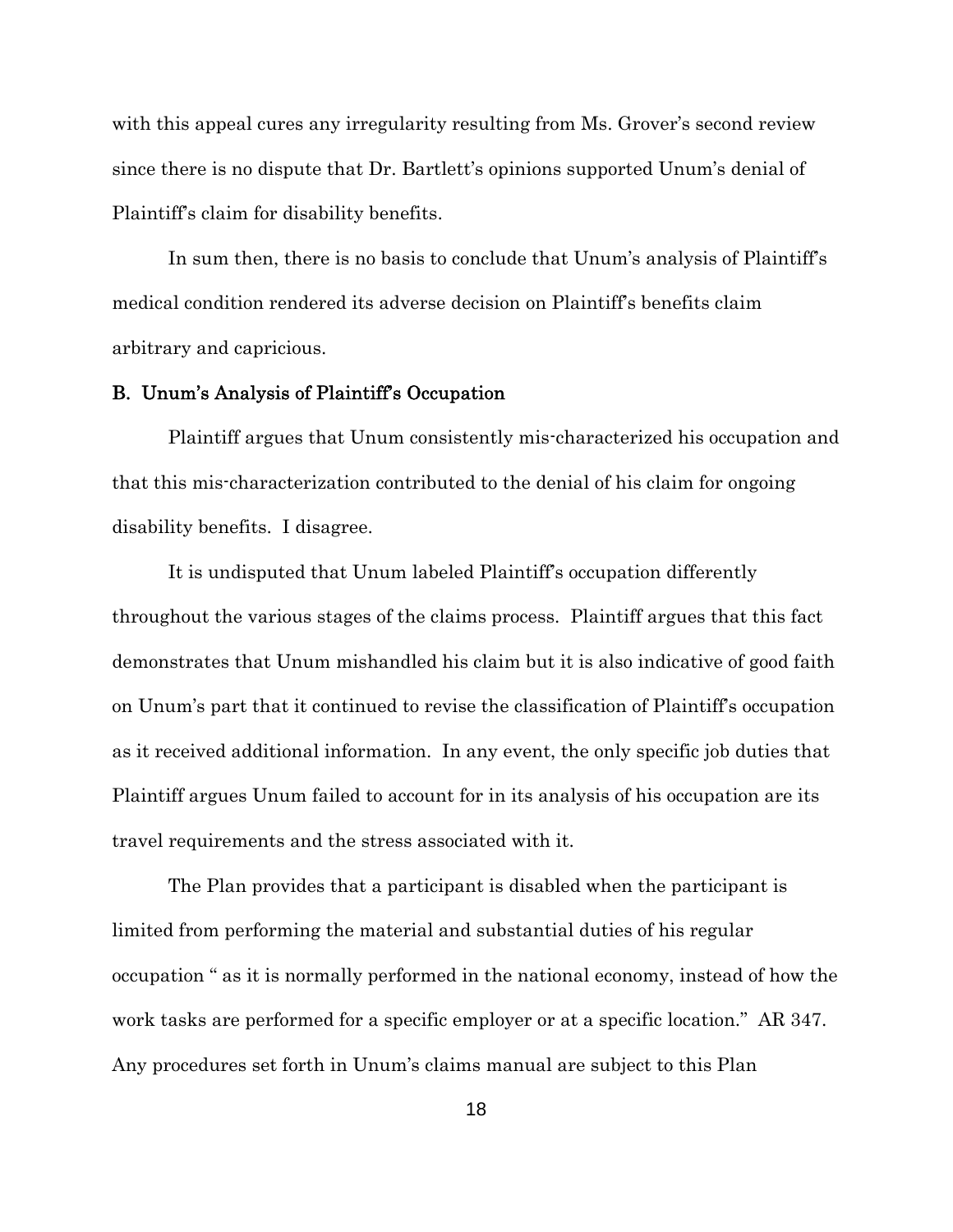provision. See e.g. AR 644 ("Each claim is unique and must be evaluated on its own merits. The actual policy governing the claim must be referenced.").

In his analysis of the duties of both a cloud solution manager and a vice president-product development/vice president-marketing, Mr. Bayard acknowledged Plaintiff's representation of his job's travel demands but concluded that these demands were specific to Plaintiff's employment with Westcon and not necessarily representative of how these occupations are performed in the national economy. AR 404 & 892. While Plaintiff argues that Mr. Byard analyzed occupations different from his actual occupation, Mr. Byard reasonably identified the combined vice president position to be most consistent with Plaintiff's occupation after reviewing all the information in the file including the affidavit from Plaintiff's supervisor (AR 891), and Plaintiff has failed to identify any other differences between his vice president position at Westcon and the combined vice president position identified by Mr. Byard. Unum therefore did not act unreasonably in determining that Plaintiff was still able to work at his occupation despite an alleged inability to meet the specific travel demands of his job with Westcon.

With regards to stress, Unum adequately considered this component of Plaintiff's occupation in its analysis of Plaintiff's medical condition as discussed above and reasonably determined that there was a lack of medical evidence demonstrating that Plaintiff was incapable of tolerating stress. Thus, Unum did not fail to account for the stress of Plaintiff's occupation even if certain individuals who reviewed Plaintiff's file from a vocational perspective did not specifically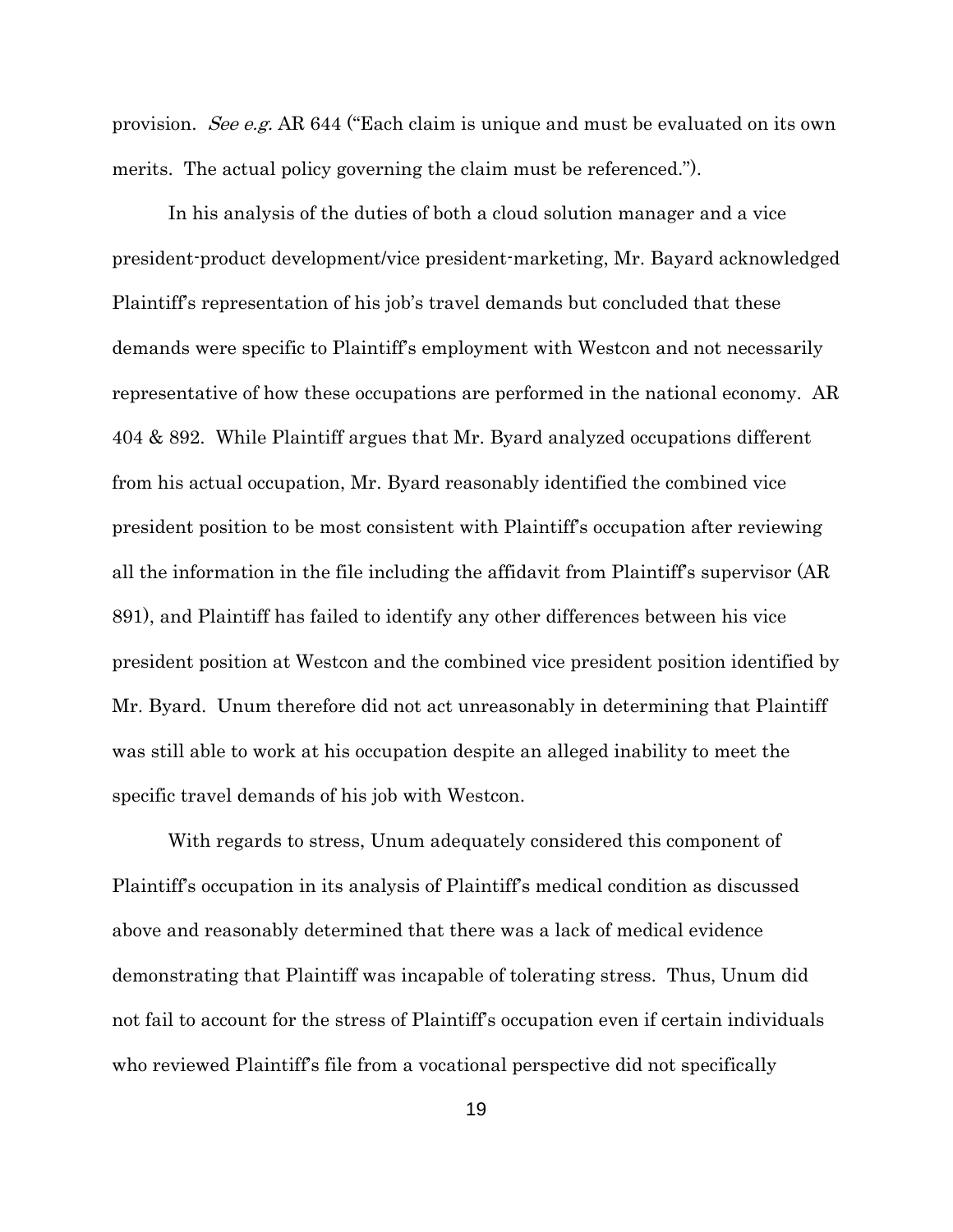consider this factor. There is therefore no basis to conclude that Unum's analysis of Plaintiff's occupation rendered its adverse decision on Plaintiff's claim arbitrary and capricious.

#### C. Unum's Consideration of the Opinions of Plaintiff's Treating Physicians

Plaintiff's argues that Unum impermissibly elevated the opinions of its reviewers over those of Plaintiff's treating physicians. This argument is easily dismissed. First, as Unum points out there is no requirement under ERISA that special deference be given to the opinions of treating physicians. *Black & Decker* Disability Plan v. Nord, 538 U.S. 822, 834 (2003). As noted by the Supreme Court, "...if a consultant engaged by a plan may have an "incentive" to make a finding of "not disabled," so a treating physician, in a close case, may favor a finding of "disabled." *Id.* at 832. This is particularly true here where Plaintiff's primary treating physician, Dr. Trujillo, provided a much stronger statement regarding Plaintiff's claimed disability in conjunction with Plaintiff's second appeal than he had at any time prior.

Although Plaintiff argues that a plan administrator may engage in arbitrary and capricious behavior by giving greater weight to a non-treating physician's opinion over that of a treating physician "for no apparent reason," *Goetz v. Greater* Georgia Life Ins. Co., 649 F. Supp. 2d 802, 813 (E.D. Tenn 2009), Unum had good reason to discount the opinions of Plaintiff's treating physicians that Plaintiff was permanently disabled. Among other things, Plaintiff's treating physicians did little to treat Plaintiff's alleged depression and anxiety. In fact, Dr. Trujillo did not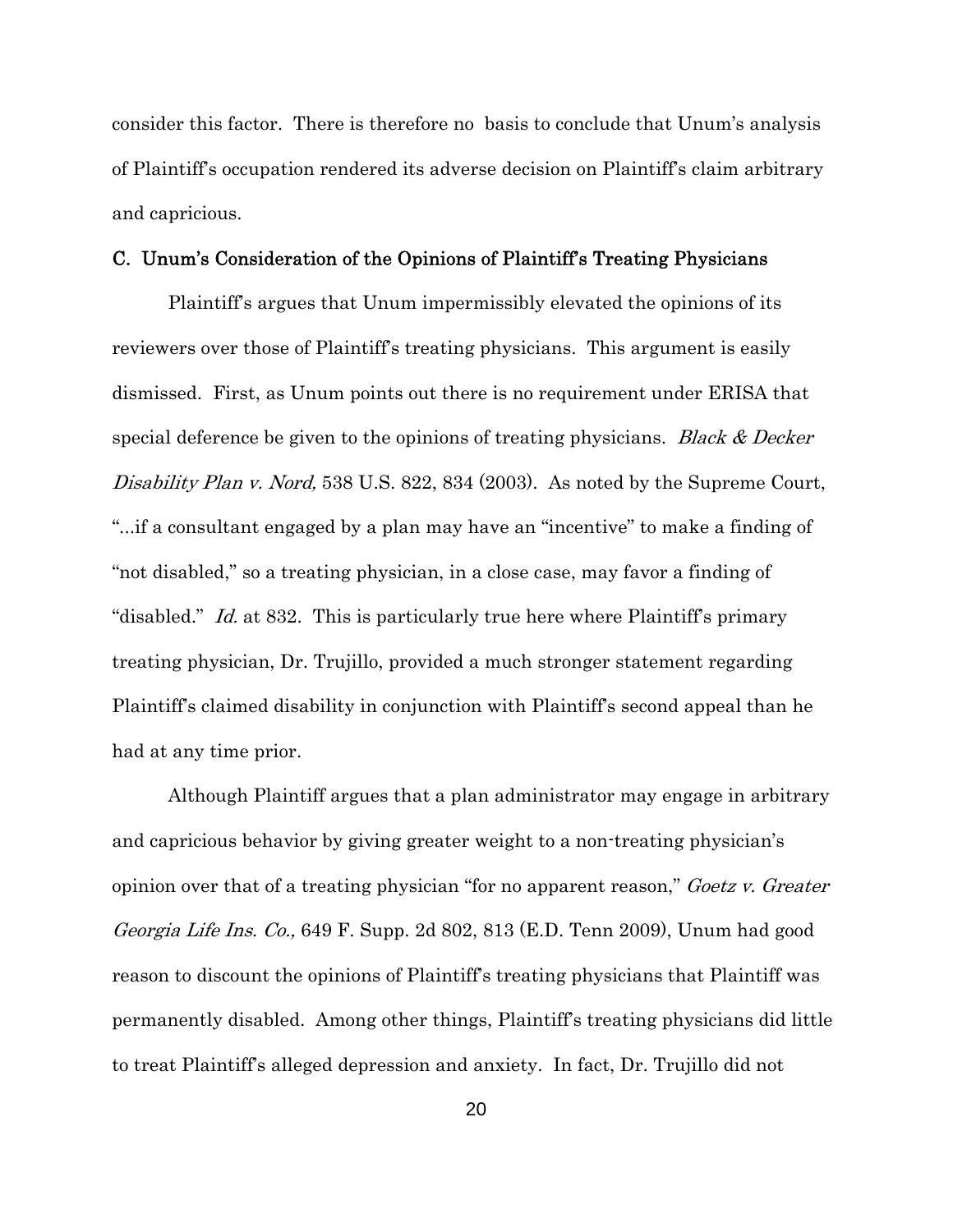report that Plaintiff suffered from these conditions in contemporaneous medical reports he prepared after seeing Plaintiff.

Curiously, Plaintiff also argues that Unum impermissibly ignored the opinion of its reviewer Ms. Grover that "it is unclear if [Plaintiff] would be capable of sustained "sedentary" activities, as defined by [Byard's second] review." AR 898. Plaintiff ignores the fact, however, that Ms. Grover referred the file to Dr. Bartlett "for further analysis and comments regarding [Plaintiff's] function and supported [restrictions and limitations]." AR 898. After conducting his review, Dr. Bartlett concluded that the information in Plaintiff's file did not show that Plaintiff lacked "the functional capacity for predictable and sustained full-time sedentary activities as defined by [Byard's second] vocational review." AR 906. Dr. Bartlett's opinions therefore served to clarify any uncertainty expressed by Ms. Grover, and Unum did not act arbitrarily and capriciously in relying on Dr. Bartlett' opinion on this issue.

#### IV. Conclusion

For the reasons set forth above, IT IS HEREBY ORDERED that

1. The Parties' Motion for Joint Determination [Doc # 43] is GRANTED;

2. A review of the evidence and arguments presented by both parties shows that Unum's denial of Plaintiff's claim for ongoing disability benefits was not arbitrary and capricious; and